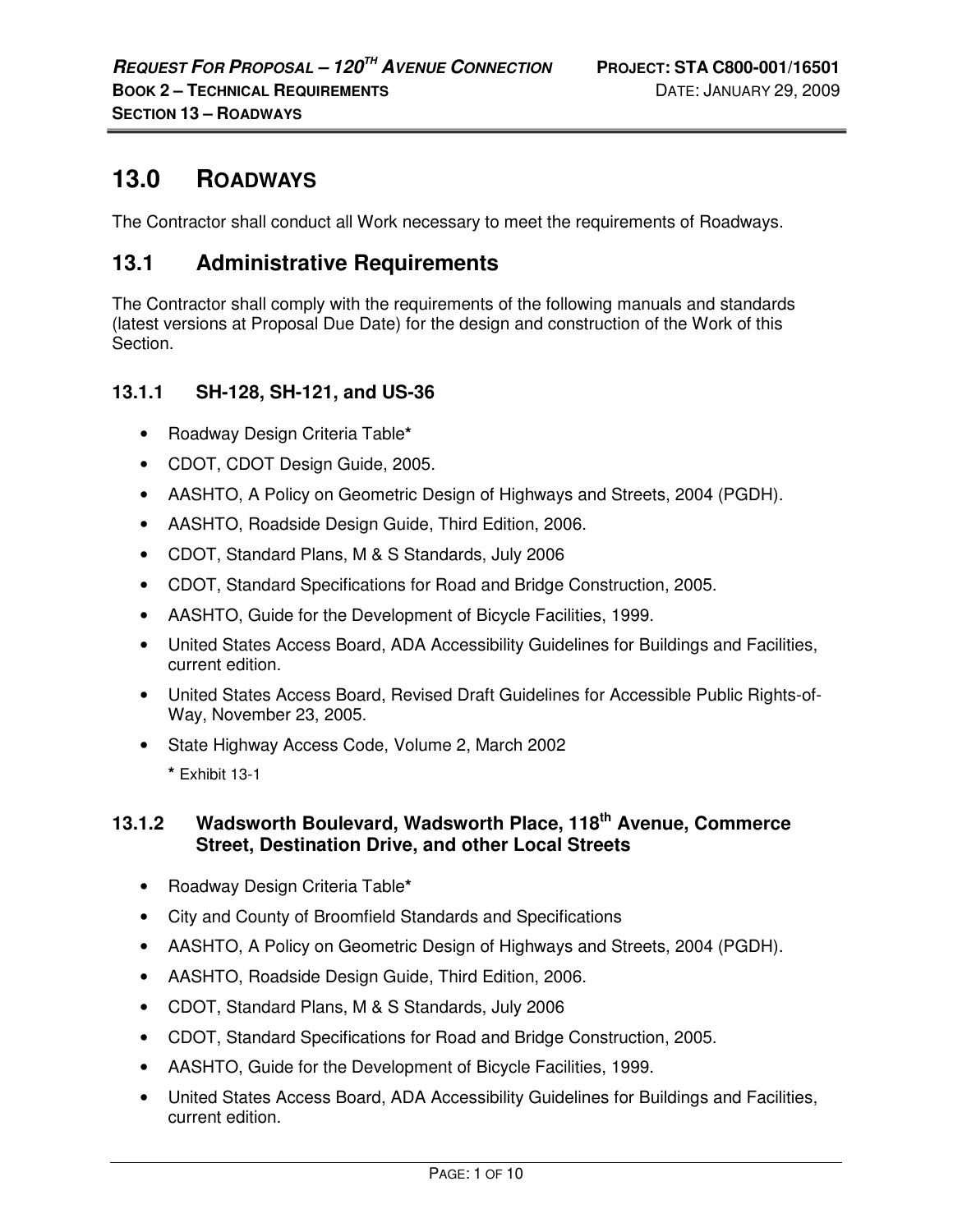- United States Access Board, Revised Draft Guidelines for Accessible Public Rights-of-Way, November 23, 2005.
- State Highway Access Code, Volume 2, March 2002
	- **\*** Exhibit 13-1

# **13.2 Design Requirements**

Design of the Project shall be in accordance with the Roadway Design Criteria Table as provided in Exhibit 13-1, as well as Book 2, Section 1 - General. The general configuration of the roadways and associated improvements (curb and gutter, sidewalks, radii, accesses, etc.) shall comply with the requirements of the Basic Configuration.

# **13.2.1 Design and Plan Submittals**

In addition to the submittal requirements specified in this Section, the Contractor shall submit all design and plan documents to CDOT per Book 2, Section 3.7

# **13.2.2 Alignments**

Horizontal and vertical alignments of roadways as shown in the Reference Drawings may be modified as follows:

- A. Any geometric changes shall meet all contract design criteria.
- B. Any geometric changes shall be compatible with the future Phase 2 project and future US-36 Configuration.
- C. The horizontal alignment of SH-128 (120<sup>th</sup> Avenue Connection), Wadsworth Blvd., 118<sup>th</sup> Avenue, Commerce Street, and US-36 shall not be changed.
- D. The vertical alignment of SH-128 (120<sup>th</sup> Avenue Connection), as shown in the Reference Drawings, may be raised a maximum of 1.0 (one) foot between Stations 50+00 and 60+00.
- E. Profile grade between  $120<sup>th</sup>$  Avenue Connection bridges over US36 and Commerce Street shall not be greater than 4.0%

# **13.2.3 Cross Slope and Superelevation**

#### **13.2.3.1 Normal Cross Slope**

For widening of US-36, widening of mainline lanes shall match the cross slope of the existing mainline lane pavement. Shoulder overlays and widening may match the cross slope of the existing shoulder pavement. For other pavement widening sections, the cross slope of the widened section shall match the existing cross slope of the roadway being widened.

Constructed sections of Wadsworth Boulevard, Wadsworth Place, 118<sup>th</sup> Avenue, and Commerce Street, shall have a normal cross slope of 2%.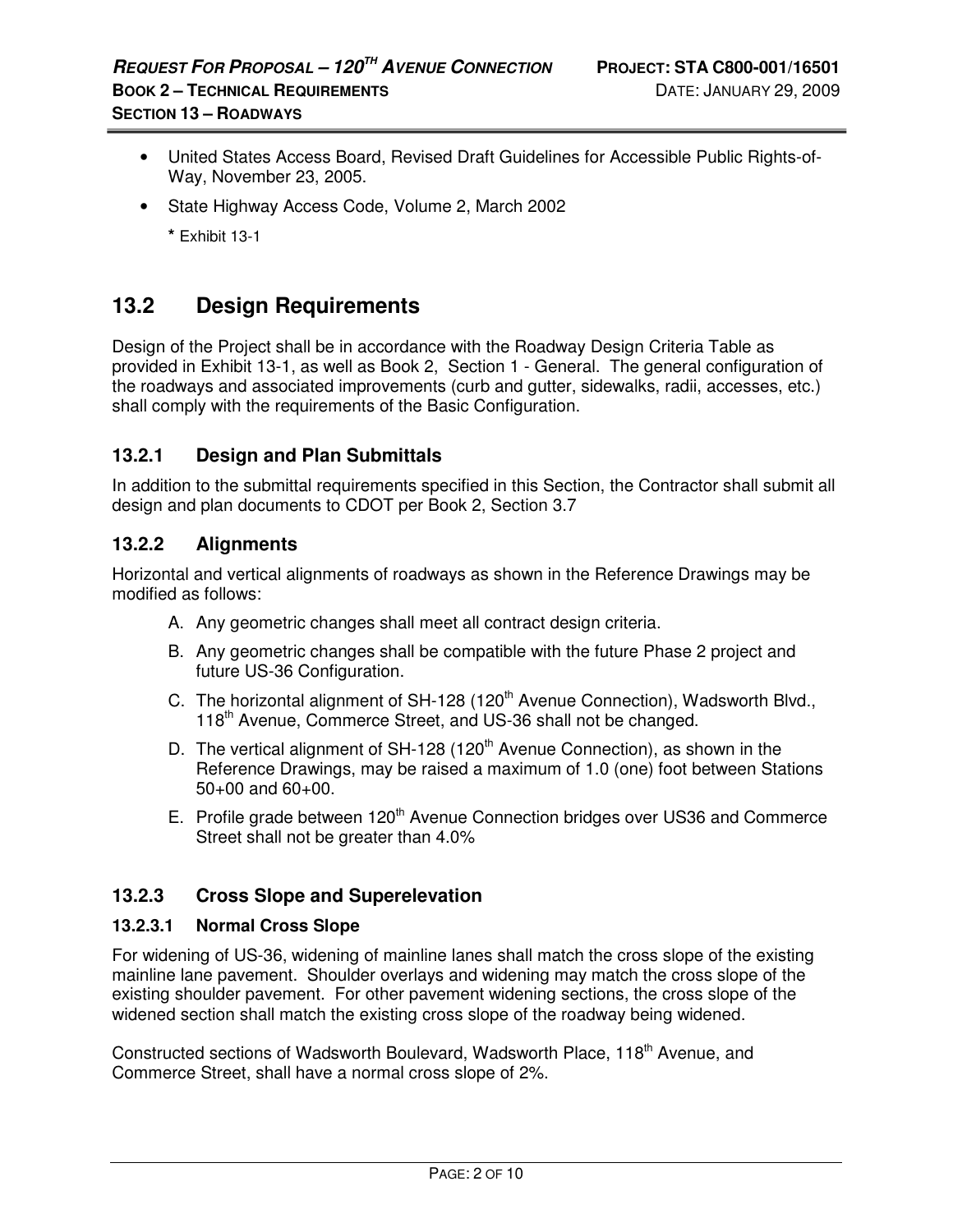#### **13.2.3.2 Superelevation Rates**

Superelevation rates for SH-128 shall follow the M & S Standards for Superelevation Streets (6% maximum superelevation table).

Superelevation runout and runoff lengths shall be designed based on the 6 through lane configuration of SH-128, with additional auxiliary lanes, as required. Superelevation transition design shall comply with the design criteria and methodology of the PGDH

### **13.2.4 Stopping Sight Distance**

Stopping sight distances and decision sight distances shall meet or exceed the requirements of Roadway Design Criteria Table, Exhibit 13-1. Stopping sight distances shall be determined in accordance with the PGDH.

### **13.2.5 Fill and Cut Slopes and Clear Zones**

The Contractor shall design cut and fill slopes to obtain clear zones and avoid the need for guardrail wherever possible. Where clear zones cannot be obtained within CDOT ROW guardrail shall be required.

Clear zones shall be designed in accordance with the recommendations of AASHTO, Roadside Design Guide.

#### **13.2.5.1 Roadside Slopes Adjacent to Pavement**

(Note: All slopes stated herein are in terms of horizontal:vertical)

The Point of Slope Selection (POSS) is defined as the location at which the roadside slope adjacent to the pavement ends, and the cut, or fill slope begins. Width and slope of the area between the edge of pavement (or sidewalk) and the POSS shall be as follows:

- 1. Mainline US-36: 12 feet at a 6:1 slope.
- 2. Non-curbed areas of Wadsworth Blvd.: 6 feet at a 6:1 slope.
- 3. Wadsworth Place: 4 feet at a 4:1 slope.
- 4. Curb and sidewalk areas: 2 feet at a 50:1 slope.

#### **13.2.5.2 Fill Slopes**

Fill slopes beyond the POSS shall be designed and constructed in accordance with the following priority.

- 1. Use 6:1 slopes where fill heights are less than 4 feet, and matches with existing conditions that can be obtained within the Project limits.
- 2. Use 4:1 slopes where fill heights are greater than 4 feet for all roadways except as noted below.
- 3. Slopes up to 3:1 may be used on Wadsworth Place, Commerce Street, and 118<sup>th</sup> Avenue.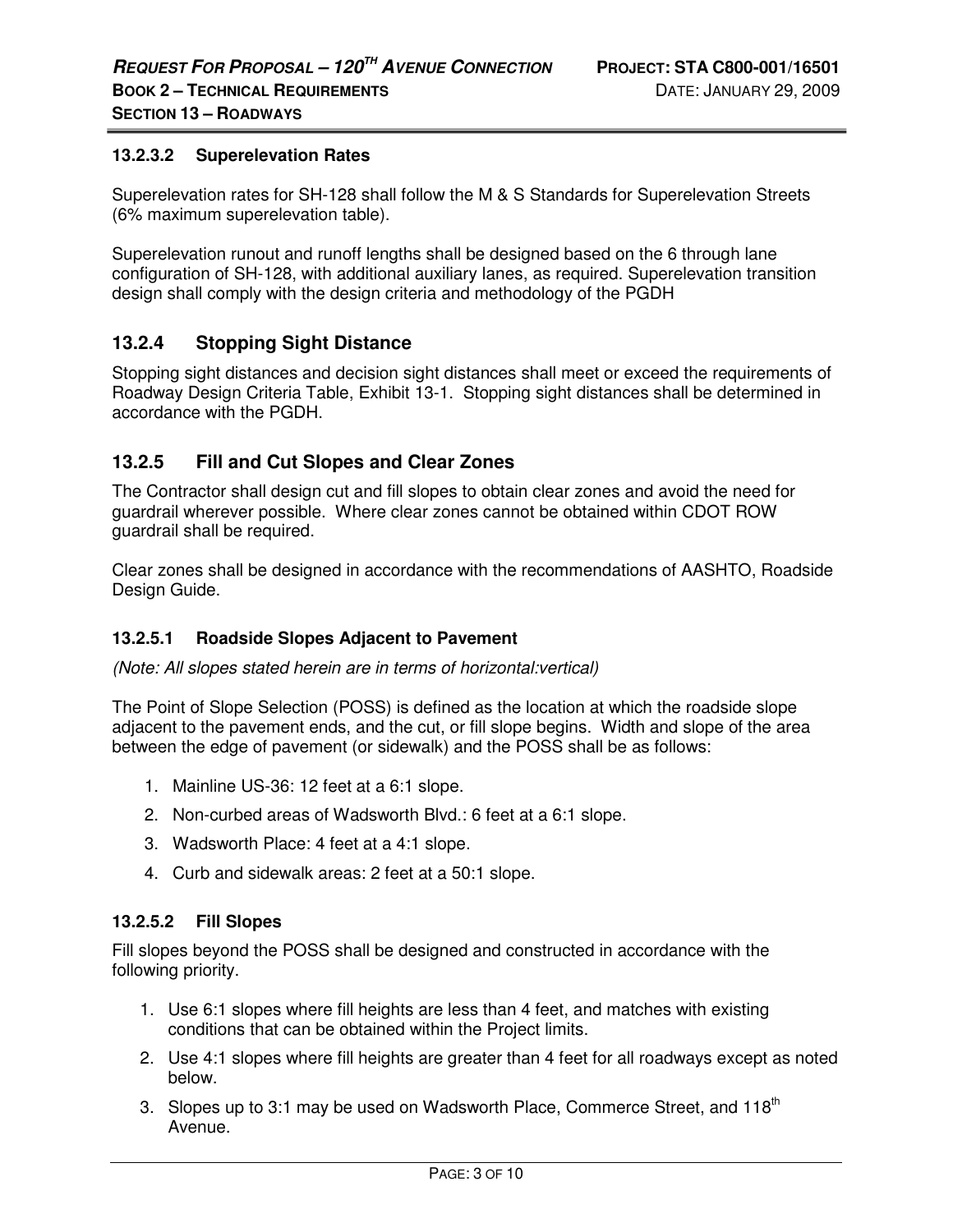- 4. Where the above conditions cannot be obtained the Contractor may use any of the following design approaches:
	- A. Use 3:1 to 2:1 slopes with guardrail protection. Slopes of 2:1 to 3:1 shall incorporate the use of soil retention blankets in compliance with the requirements of Section 17, Landscaping.
	- B. Use retaining walls as necessary, with guardrail protection, to obtain matches with existing conditions within the Project limits.

Fill slope areas shall be designed with ditches and storm sewer as necessary to prevent roadside and slope drainage from flowing onto adjacent properties.

All fill slopes shall be rounded at their matches to provide for a pleasing appearance

#### **13.2.5.3 Cut Slopes**

Cut slopes shall be designed and constructed in accordance with the following priorities:

- 1. Cut slopes must be transitioned at the match with the 6:1 slopes adjacent to roadway pavement in such a manner to comply with the recommendations of the AASHTO Roadside Design Guide.
- 2. Use 4:1 or flatter slopes for cut slopes for all roadways where matches with existing conditions can be obtained within the Project limits.
- 3. Slopes up to 3:1 may be used on Wadsworth Place, Commerce Street, and 118<sup>th</sup> Avenue.

All cut slopes shall be rounded at their matches to provide a pleasing appearance.

# **13.2.6 Guardrail**

Guardrail shall be required wherever clear zone requirements cannot be achieved.

## **13.2.7 Access Design**

The Contractor shall construct connecting roads, driveways, or curb cuts to provide access to property parcels at the locations shown on the Reference Drawings. Connecting roads and driveways shall be paved to the ROW limits using similar pavement as the adjacent roadway, and shall be replaced in kind beyond the right-of-way line to the limits required to match existing grade. Curb return openings that are provided for future connections shall be paved through the curb returns.

## **13.2.8 Design Exceptions**

#### **13.2.8.1 Design Exception Process – Basic Configuration**

The Contractor shall comply with the following requirements when requesting a design exception to the Basic Configuration:

1. The Contractor shall submit five (5) copies of design exception requests in the form of a letter addressed to the CDOT Project Manager.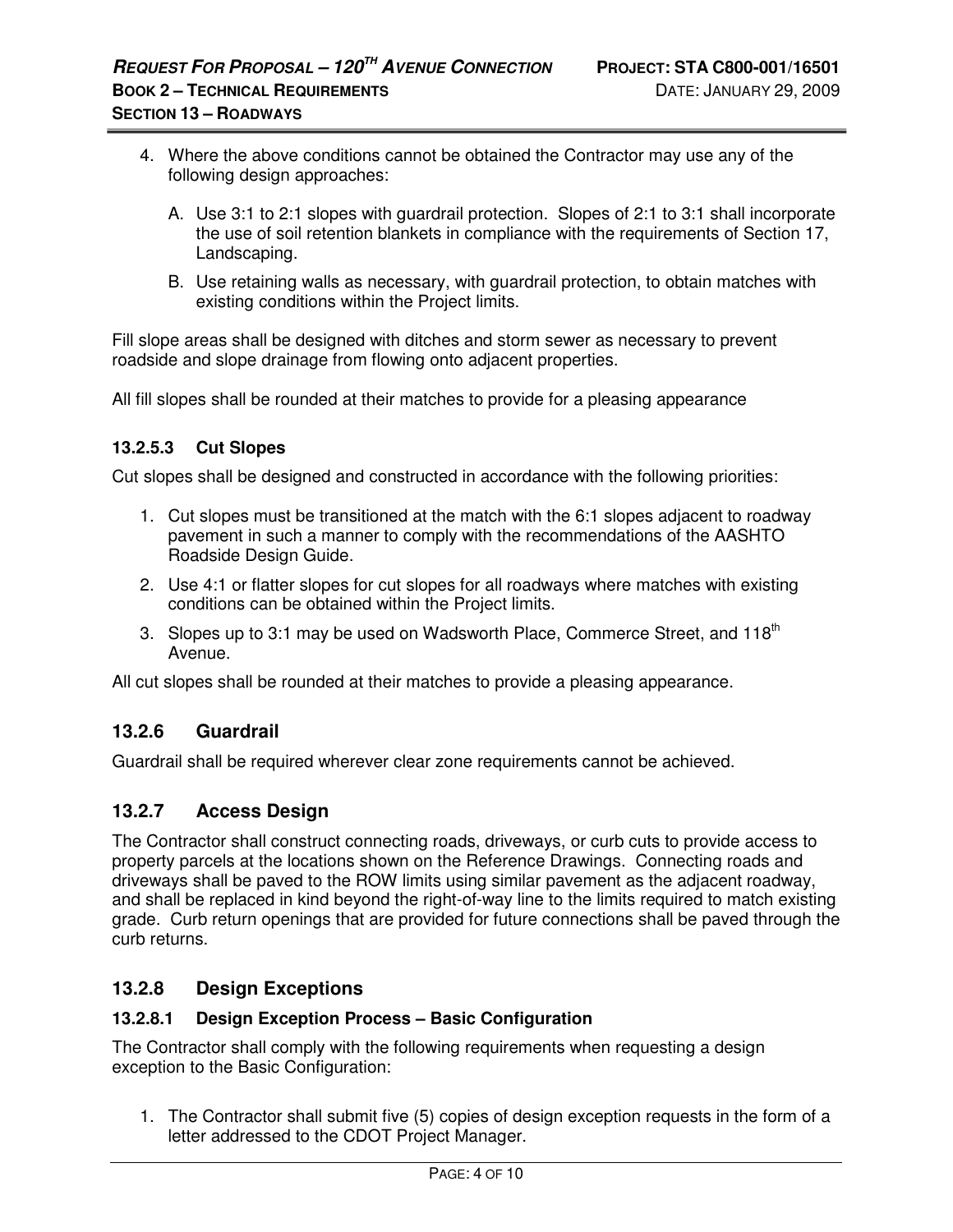- 2. The design exception request submittals shall consist of the following items:
	- A. A letter identifying the exception(s) by number, Project number, location, and status (new submittal, re-submittal, etc.).

B. Supporting documentation indicating the justification for the exception. Justification shall address the following items:

- (1) Site conditions of the exception.
- (2) Compelling reason for the exception, including which standard is not being met, if the exception affects any other standards, and what will be done to mitigate the effects of the exception.
- (3) Effects of the exception on safety and operation of the facility.
- (4) Previous crash history near the location of the exception.
- (5) Calculations estimating the cost of attaining the design standard and costs of exception as proposed.
- (6) Effect on scenic, historical, or other environmental features.
- C. Plan and profile drawings depicting the exception.

#### **13.2.8.2 Approved Design Variances**

The following design variance has been approved by CDOT for this project:

Use of Type 8 Bridge Rail on the  $120<sup>th</sup>$  Avenue Connection bridges over US-36 and Commerce Street with no barrier separation between the traffic/bicycle lanes and sidewalk.

# **13.3 Construction Requirements**

#### **13.3.1 Removals**

The Contractor shall be responsible for the removal of all items on the Project designated for removal or found to conflict with Project design elements. Removal items shall become the property of the Contractor unless designated to remain property of CDOT. Removal items shall include, but not be limited to: structures/portions of structures and obstructions, signs designated for removal, asphalt mat, curbs, median fill, guardrail, fencing, and pavement markings. All removals shall be performed in accordance with Book 2, Section 19 (Section 202).

#### **13.3.1.1 RTD Park-n-Ride**

The Contractor shall remove all features (pavement, concrete, structures, etc.) within the  $120<sup>th</sup>$ Avenue ROW at the existing RTD Park-n-Ride. Contractor shall also remove remaining surface and pavement features of the RTD Park-n-Ride outside the 120<sup>th</sup> Avenue ROW. Contractor may remove existing embankment material for use on the project. Completed site must be finished graded in uniform fashion to control and outlet site drainage at the existing drainage pipe outfall location. Area must be topsoiled and seeded.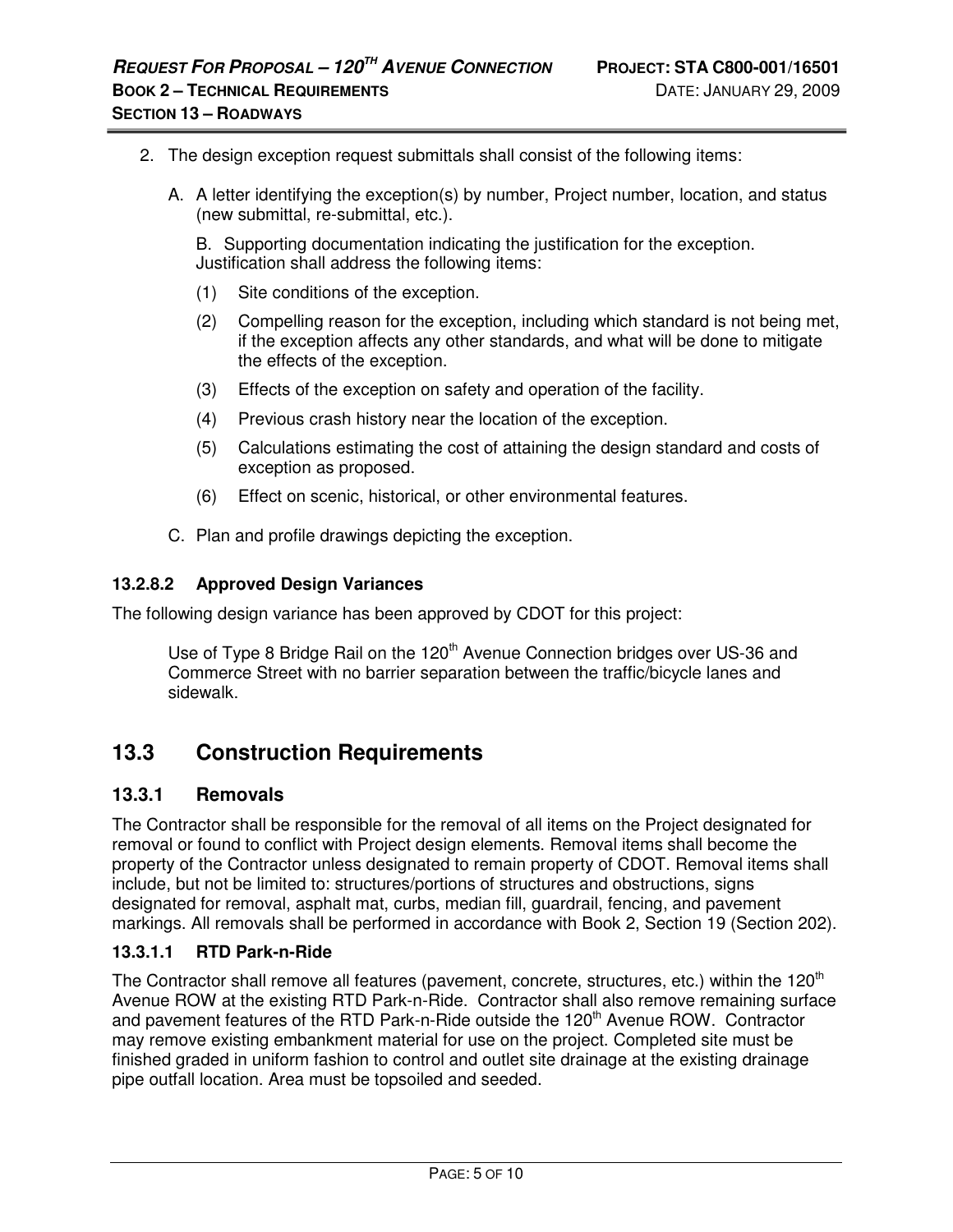### **13.3.1.2 Roadways**

The Contractor shall remove abandoned portions of Allison Street, smooth the area to blend into adjacent terrain, and topsoil and seed.

The Contractor may remove the existing pavement from abandoned portions of the frontage road between 120<sup>th</sup> Avenue Connection and the RTD Park-n-Ride use removed materials on the project. The existing roadway berm must be left in place to control drainage at existing culvert crossing of US-36.

## **13.3.2 Guardrail**

The Contractor shall use galvanized (Standard Plan No. M606-1) steel posts with composite block for all guardrail installations (except US-36 concrete median barrier replacement) unless otherwise Approved by CDOT. The Contractor shall pave asphalt a minimum of 1-foot behind the new guardrail.

### **13.3.3 Median Cover Material**

Median cover material for all medians shall match color and texture of the medians constructed as a part of the SH-128/SH-121 (Wadsworth Parkway) intersection project.

## **13.3.4 Fencing**

#### **13.3.4.1 Temporary Fencing**

Provide temporary fencing on temporary easement lines for TE-8, TE-8A and TE-9. Temporary fencing shall be three-strand barbed wire fence with metal posts. Temporary fence shall be installed prior to commencing any construction on adjacent parcels.

#### **13.3.4.2 Permanent Fencing**

Provide permanent fencing of types and at locations as follows:

(to be determined based on ROW agreements)

| Location | <b>Type</b> | <b>Remarks</b> |  |  |  |  |  |
|----------|-------------|----------------|--|--|--|--|--|
|          |             |                |  |  |  |  |  |
|          |             |                |  |  |  |  |  |
|          |             |                |  |  |  |  |  |
|          |             |                |  |  |  |  |  |
|          |             |                |  |  |  |  |  |
|          |             |                |  |  |  |  |  |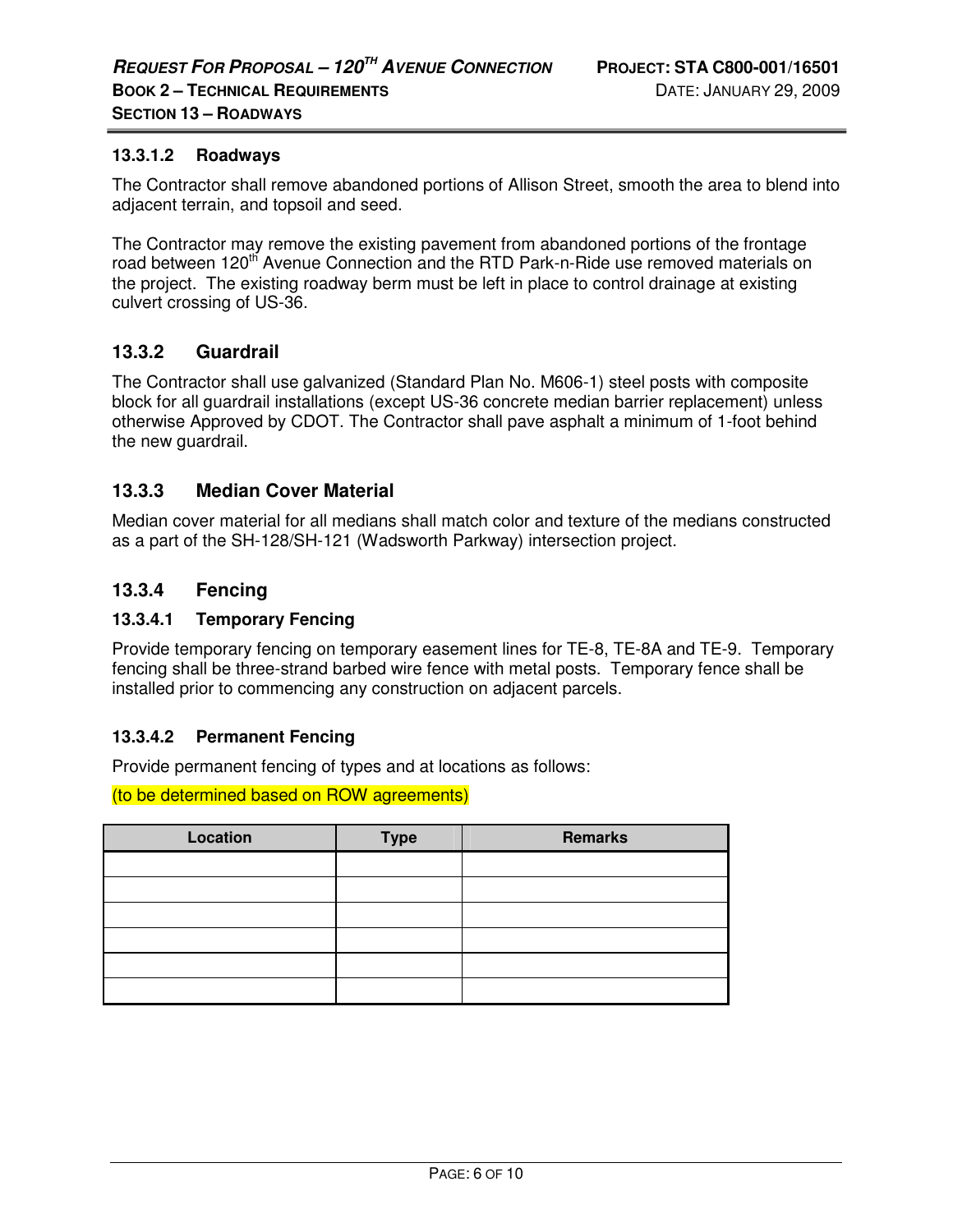i.

# **13.4 Deliverables**

At a minimum, the Contractor shall submit the following to CDOT for review, Approval and/or Acceptance:

| <b>Deliverable</b> | <b>Acceptance or</b><br><b>Approval</b> | <b>Schedule</b>                                                                                                    |
|--------------------|-----------------------------------------|--------------------------------------------------------------------------------------------------------------------|
| Design exceptions  | Approval                                | As part of the<br>ACC Process, and Prior to issuance<br>οf<br>applicable Released<br>for Construction<br>Documents |
|                    |                                         |                                                                                                                    |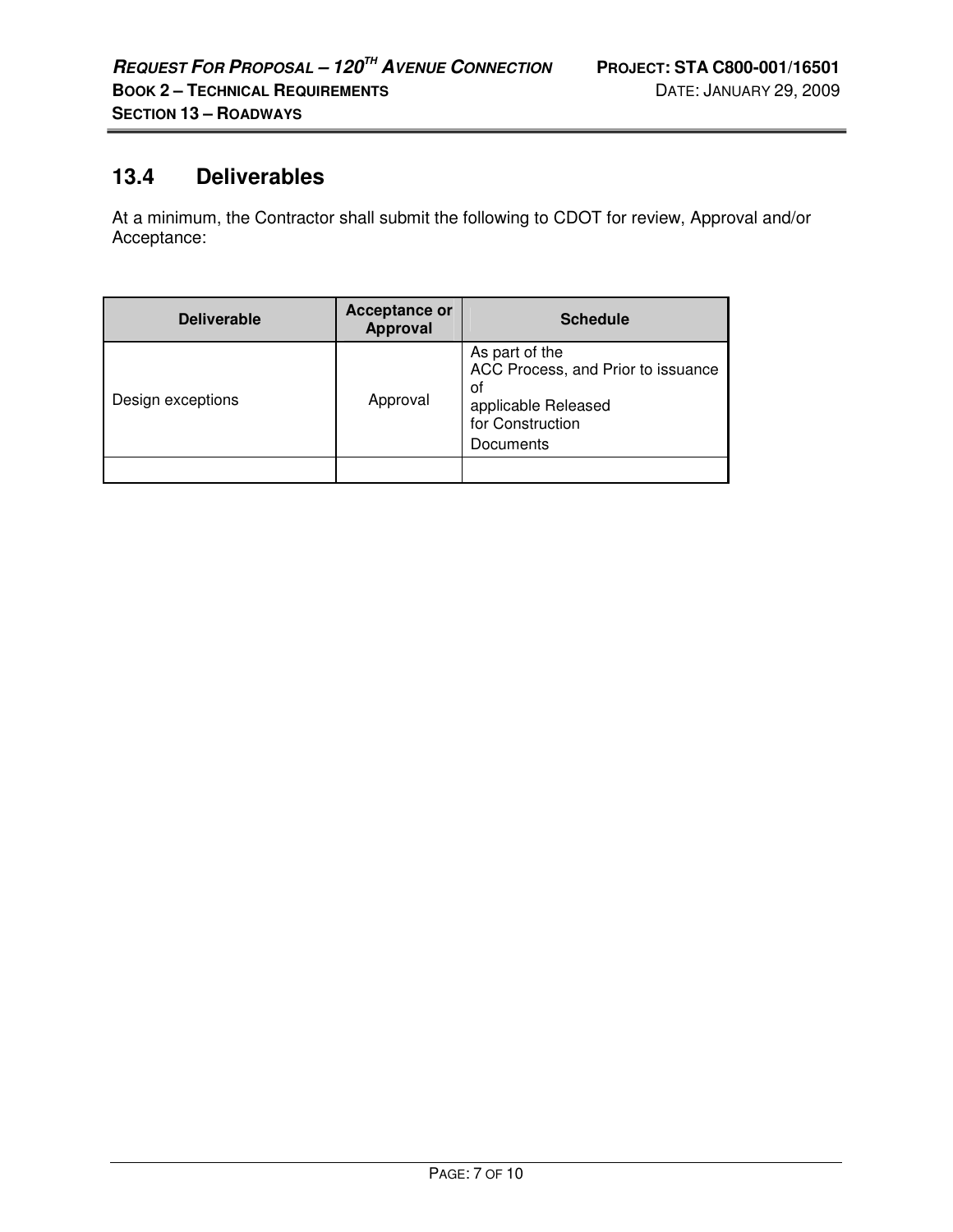| Exhibit 13.1<br><b>ROADWAY DESIGN CRITERIA TABLE</b> |                                                              |         |                        |                       |                     |           |                      |                       |                                         |                |                                 |
|------------------------------------------------------|--------------------------------------------------------------|---------|------------------------|-----------------------|---------------------|-----------|----------------------|-----------------------|-----------------------------------------|----------------|---------------------------------|
| <b>DESIGN DATA</b>                                   | 120th Ave.<br><b>Connection (SH-</b><br><b>US-36</b><br>128) |         | <b>Wadsworth Blvd.</b> |                       | <b>Commerce St.</b> |           | <b>118th</b><br>Ave. | Wads.<br><b>Place</b> | <b>Frontage</b><br>Rd.<br><b>Access</b> | <b>Remarks</b> |                                 |
| Roadway Classification                               | State Highway                                                |         | State<br>Highway       | <b>Minor Arterial</b> |                     | Connector |                      | Connector             | Local Res.                              | N/A            |                                 |
| <b>Horizontal Curves</b>                             | Curve 1                                                      | Curve 2 |                        | Curve 6               | Curve 7             | Curve 4   | Curve 5              | n/a                   | Curve 8                                 | Curve 9        |                                 |
| Design Speed (MPH)                                   | 60                                                           | 50      | 65                     | 30 $(*)$              | 35 $(*)$            | 30 $(*)$  | $25 (*)$             | 30 $(*)$              | 30 $(*)$                                | 10             | City of Broomfield<br>Standards |
| Posted Speed (MPH)                                   | 45                                                           | 45      | 55                     | 30                    | 35                  | 25        | 25                   | 25                    | 25                                      | $\blacksquare$ |                                 |
| <b>GEOMETRIC</b><br><b>STANDARDS</b>                 |                                                              |         |                        |                       |                     |           |                      |                       |                                         |                |                                 |
| <b>Horizontal Geometry</b>                           |                                                              |         |                        |                       |                     |           |                      |                       |                                         |                |                                 |
| Radius (ft.)                                         | 8000                                                         | 3000    | 5729.578               | 333                   | 510                 | 400       | 300                  | $\blacksquare$        | 300                                     | 32/28          |                                 |
| Emax $(%)$                                           | 6%                                                           | 6%      |                        | <b>NC</b>             | NC                  | NC        | NC                   | <b>NC</b>             | NC                                      | <b>NC</b>      |                                 |
| <b>Pivot Point</b>                                   | Center                                                       | Center  |                        | Center                | Center              | Center    | Center               | Center                | Center                                  | Center         |                                 |
| <b>Vertical Geometry</b>                             |                                                              |         |                        |                       |                     |           |                      |                       |                                         |                |                                 |
| Minimum Profile Grade<br>(% )                        | 0.5                                                          | 0.5     |                        | 1.0                   | 1.0                 | 1.0       | 1.0                  | 1.0                   | 1.0                                     | 1.0            |                                 |
| Maximum Profile Grade<br>(% )                        | 5.0                                                          | 5.0     |                        | 5.0                   | 5.0                 | 7.0       | 7.0                  | 7.0                   | 7.0                                     | 7.0            |                                 |
| Min. Rate of Vertical<br>Curve (K) Crest             | 151                                                          | 84      |                        | 19                    | 29                  | 19        | 12                   |                       | 19                                      | 3              |                                 |
| Min. Rate of Vertical<br>Curve (K) Sag               | 136                                                          | 96      |                        | 37                    | 49                  | 37        | 26                   |                       | 37                                      | 10             |                                 |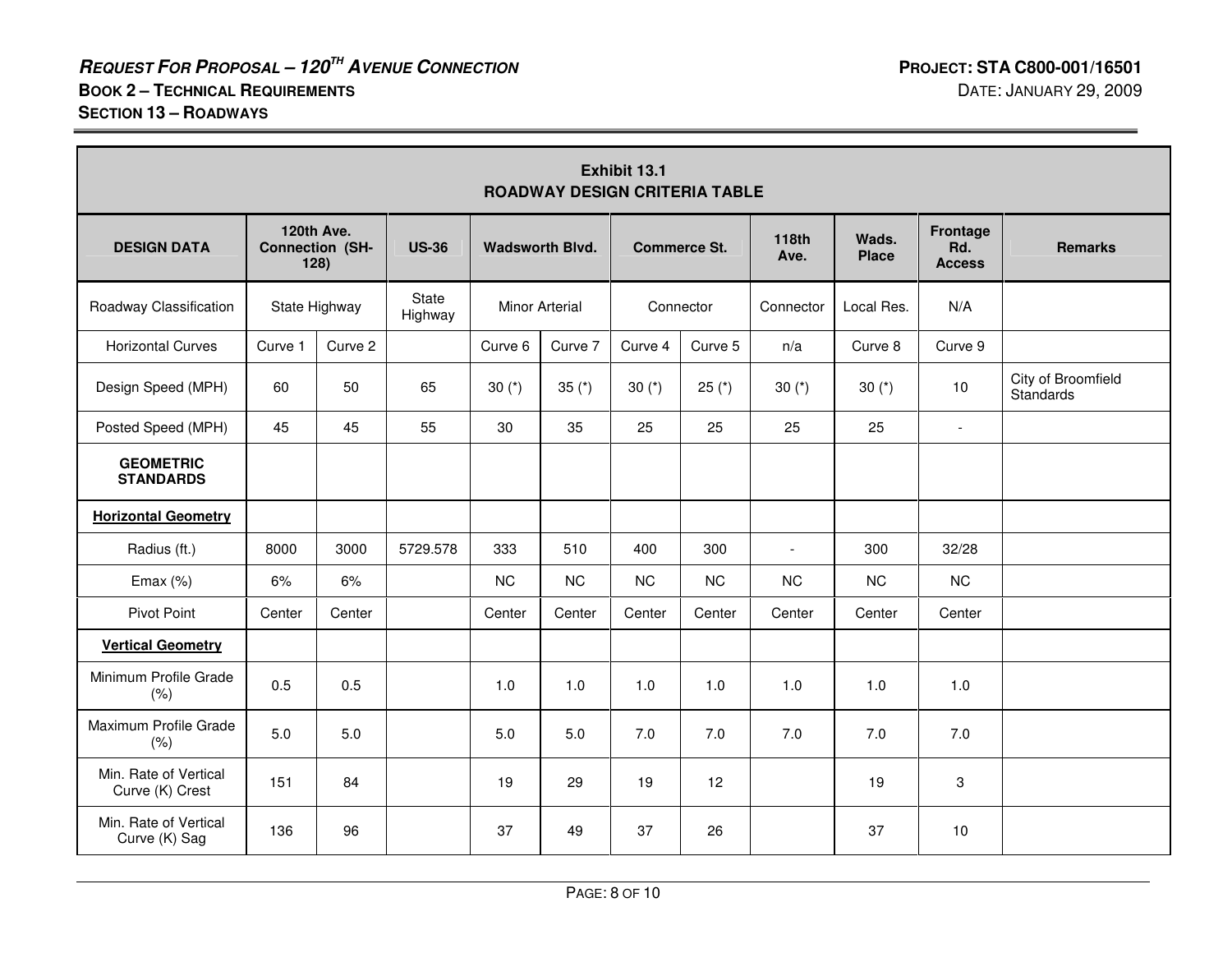$\overline{\phantom{0}}$ 

| Exhibit 13.1<br><b>ROADWAY DESIGN CRITERIA TABLE</b> |                |                                                              |                 |                        |                |                     |      |                      |                       |                                  |                |
|------------------------------------------------------|----------------|--------------------------------------------------------------|-----------------|------------------------|----------------|---------------------|------|----------------------|-----------------------|----------------------------------|----------------|
| <b>DESIGN DATA</b>                                   |                | 120th Ave.<br><b>Connection (SH-</b><br><b>US-36</b><br>128) |                 | <b>Wadsworth Blvd.</b> |                | <b>Commerce St.</b> |      | <b>118th</b><br>Ave. | Wads.<br><b>Place</b> | Frontage<br>Rd.<br><b>Access</b> | <b>Remarks</b> |
| <b>Sight Distance</b>                                |                |                                                              |                 |                        |                |                     |      |                      |                       |                                  |                |
| Min. Stopping Sight<br>Distance (ft)                 | 570            | 425                                                          | 645             | 200                    | 250            | 200                 | 155  | 200                  | 200                   |                                  |                |
| <b>Vertical Clearance</b>                            |                |                                                              |                 |                        |                |                     |      |                      |                       |                                  |                |
| Below Structure (ft)                                 |                | 16.5                                                         | 16.5            | na                     | na             |                     | 16.5 | na                   | na                    | na                               |                |
| <b>Horizontal Clearance</b>                          | 32             | 32                                                           | 32              |                        |                |                     |      |                      |                       |                                  |                |
| <b>CROSS SECTION</b>                                 |                |                                                              |                 |                        |                |                     |      |                      |                       |                                  |                |
| Lanes                                                |                |                                                              |                 |                        |                |                     |      |                      |                       |                                  |                |
| Lane Widths (ft.)                                    | 12             | 12                                                           | 12              | 13                     | 13             | 12                  | 12   | 12                   | 12                    | 10                               |                |
| <b>Bike Lane Widths</b>                              | $\overline{4}$ | $\overline{4}$                                               |                 | $\overline{4}$         | $\overline{4}$ | 3                   | 3    | 3                    |                       |                                  |                |
| Parking Lane                                         |                |                                                              |                 |                        |                | 8                   | 8    | 8                    |                       |                                  |                |
| <b>Shoulders</b>                                     |                |                                                              |                 |                        |                |                     |      |                      |                       |                                  |                |
| Shoulder Widths - LT/<br>Median (ft.)                |                |                                                              | 10 <sub>6</sub> |                        |                |                     |      |                      | 3                     | $\overline{c}$                   |                |
| Shoulder Widths - RT/<br>Median (ft.)                |                |                                                              | 106             |                        |                |                     |      |                      | 3                     | $\overline{c}$                   |                |
| Shoulder Surface                                     |                |                                                              | Paved           |                        |                |                     |      |                      | Paved                 | Paved                            |                |
| <b>Curb and Gutter</b>                               |                |                                                              |                 |                        |                |                     |      |                      |                       |                                  |                |
| Curb and Gutter<br>Required                          | Yes            | Yes                                                          |                 | Yes                    | Yes            | Yes                 | Yes  | Yes                  | No                    | No                               |                |